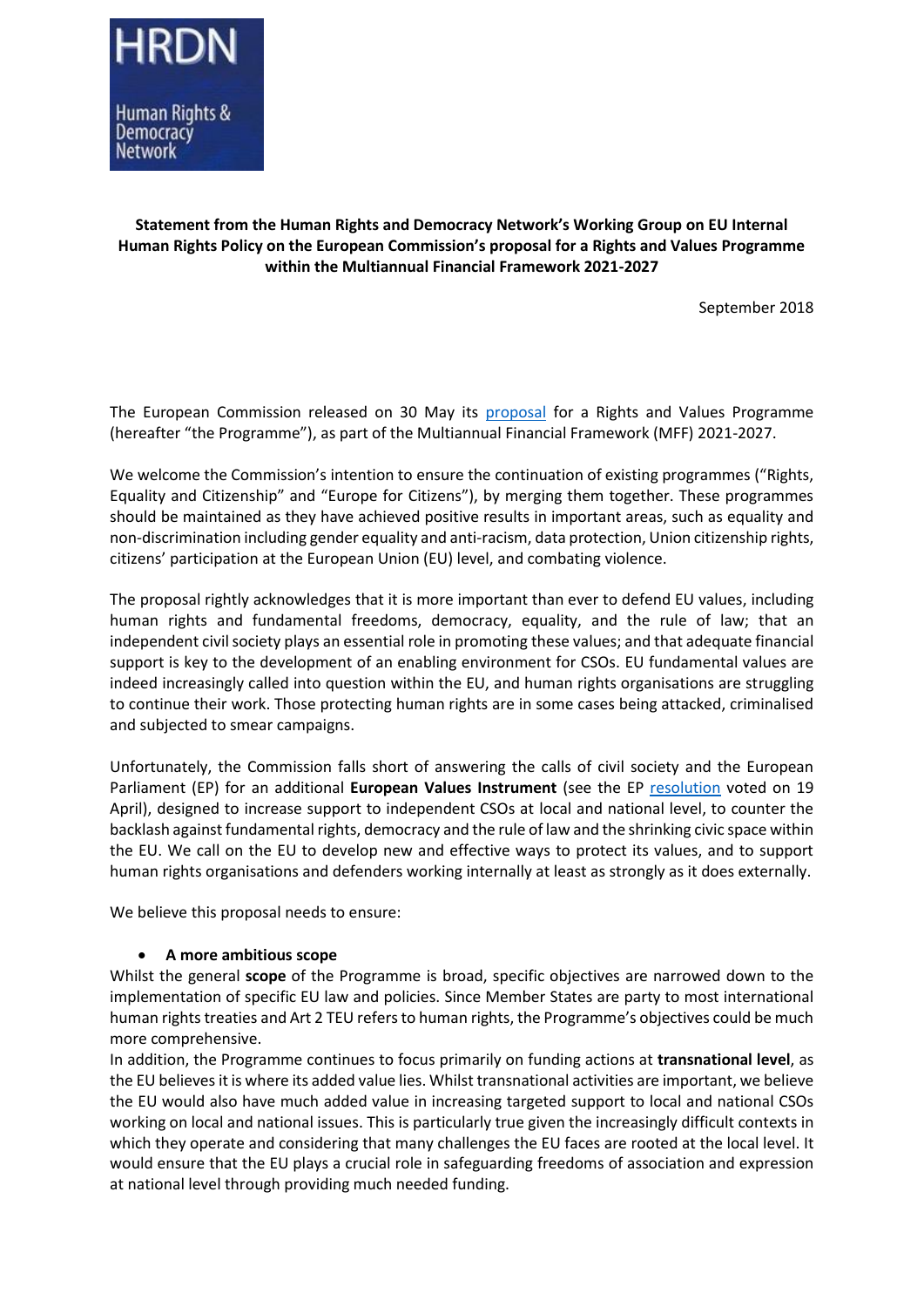### **The eligibility of essential activities**

On the same line, to ensure civil society can fulfil its role in safeguarding EU values, eligible **activities** under the Programme should include watchdog activities, advocacy, litigation, public mobilisation and education, and the provision of human rights-based services.

## **Greater accessibility, flexibility and sustainability for CSOs**

Currently, **accessing EU funds** is very hard for many CSOs due to the rules that the EU imposes in terms of turnover rates, pre-financing and co-financing, and reporting, which entail the need for a very solid structure and high financial reliability and budget availability. CSOs with limited administrative and financial capacities are unable to comply, particularly smaller, community-based and grassroots organisations. Raising co-funding poses difficulties for CSOs, due to decreasing support from non-EU institutional donors and their lack of interest in intra-EU work. CSOs working in challenging environments particularly struggle in getting governmental support.

The EU should aim to increase the flexibility and accessibility of its funds and provide the same funding opportunities and conditions for CSOs inside as for the ones outside the EU. To this aim, we would suggest replicating some of the features of the external European Instrument for Democracy and Human Rights (EIDHR), most of which will seemingly be maintained in the next MFF, such as: the possibility to support unregistered organisations and individual human rights defenders (HRDs); the establishment of a civil society-led mechanism providing urgent assistance to those at risk; direct award and eligibility-restricted procedures; low value grants; with no co-financing requirement and with confidentiality where necessary; and re-granting mechanisms.

Moreover, CSOs, especially small and medium-sized ones, crucially need **multiannual operating grants**, and **unearmarked** funding, covering core and **structural expenses**, rather than short-term, project-based funding, to ensure the sustainability of their work.

# **An adequate amount to address rising challenges**

The €642 million **amount** proposed for the Programme represents only a slight increase compared to the funding available under the current MFF. This amount will be insufficient given the increasingly hostile context in which CSOs work within Europe. The EP called for additional funding of at least the level of the EIDHR (currently €1.3 billion, €1.5 billion in the next MFF according to the Commission's proposal); whilst some CSOs called for funding equivalent to that given to NGOs promoting EU values in third countries (around €2 billion).

In addition, as the proposal stands, these limited funds would be open to any legal entities in the EU and in some third countries, which include public and private entities, and international organisations. The absence of an **overall earmarked budget for CSOs** is problematic.

**Conclusion:** Whilst this proposal ensures the continuation of important programmes, we urge the Commission to more effectively address the rise of populist authoritarianism and far right ideologies, and counter policies and practices contributing to the deterioration of the rule of law, fundamental rights, and the environment for CSOs and HRDs internally. We call on the Commission to adopt an internal instrument with greater accessibility, flexibility and sustainability for CSOs, similar in scope and size to the future EIDHR, which should not come at the expense of already existing instruments. This might be the EU's last chance to ensure its values are safeguarded before the next European elections.